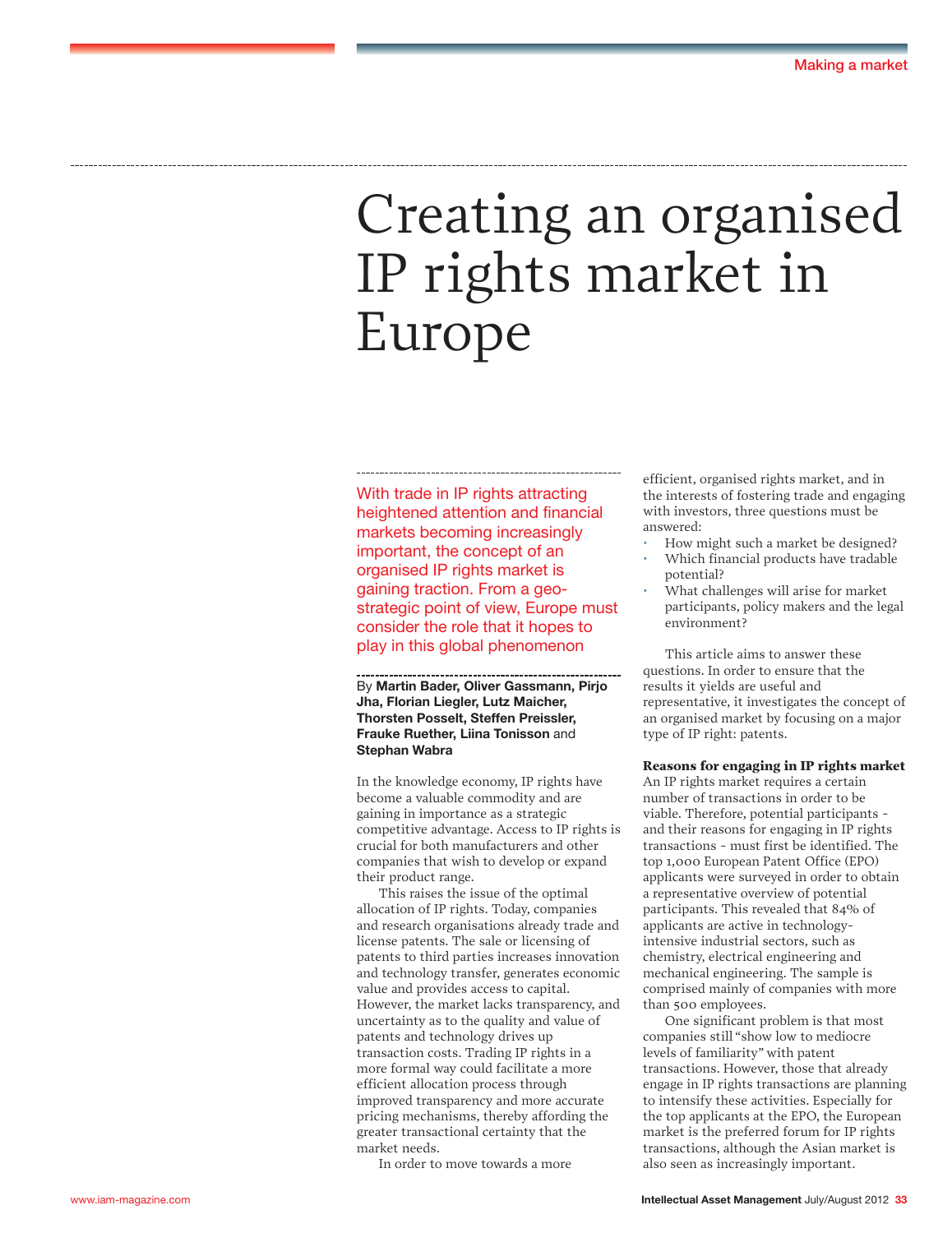# Making a market



# **Graphic representation of an organised patent rights market**

Corporations, research organisations and small and medium-sized enterprises are the chief suppliers of patents. They are aware of the highly skewed value distribution of their patents; whereas some are declared to be worth hundreds of millions of dollars from their owner's perspective, others are practically worthless. Analysing the information on monetary value shows that one-third of patents are valued at less than €30,000.

The supply side of patent transactions is driven by the twin objectives of increasing revenue and transferring technology. In order to retain the right to capitalise on the future development of their technology while simultaneously generating profits beyond the product market, most companies prefer to license their IP rights, rather than transferring ownership. Patent suppliers largely rely on personal networks or patent attorneys to facilitate transactions; intermediaries or market agents such as patent funds, patent pools and trading platforms are less influential

and are still regarded with scepticism.

The survey of the top EPO applicants reveals that IP rights transactions are characterised by high levels of uncertainty and high transaction costs. The main obstacles include calculating a patent's economic value, identifying potential transactional parties and evaluating the novelty of a particular technology. When asked about the most desirable attributes of an organised IP rights market, survey respondents cited an international dimension, price transparency, sufficient supply and demand, stable asset quality and the availability of information on products and market participants.

## **Market model**

Most stakeholders describe the existing patent market as a "black box". Creating a sufficiently large, organised market structure would ensure transparency, depth and liquidity. Together with adequate governance rules, the development of such a structure would keep transaction costs

## **Article background**

The findings of this article are based on the study "Creating a Financial Market for IPR in Europe", which was undertaken on behalf of the European Commission by the Institute of Technology Management at the University of St Gallen in Switzerland and the Fraunhofer Centre for Middle and Eastern Europe in Germany. The study was conducted in 2011 and has recently been published by the commission. In order to gain additional insights into practitioners' viewpoints, we surveyed the top 1,000 patent applicants at the European Patent Office and carried out interviews with over 80 experts from the fields of IP rights, technology transfer, the patent and technology markets, patent infringement, patent aggregation and banking. The study can be downloaded from the website of the European Commission's Directorate General of Enterprise and Industry at:

http://ec.europa.eu/enterprise/policies/innovation/policy/intellectual-property/index\_en.htm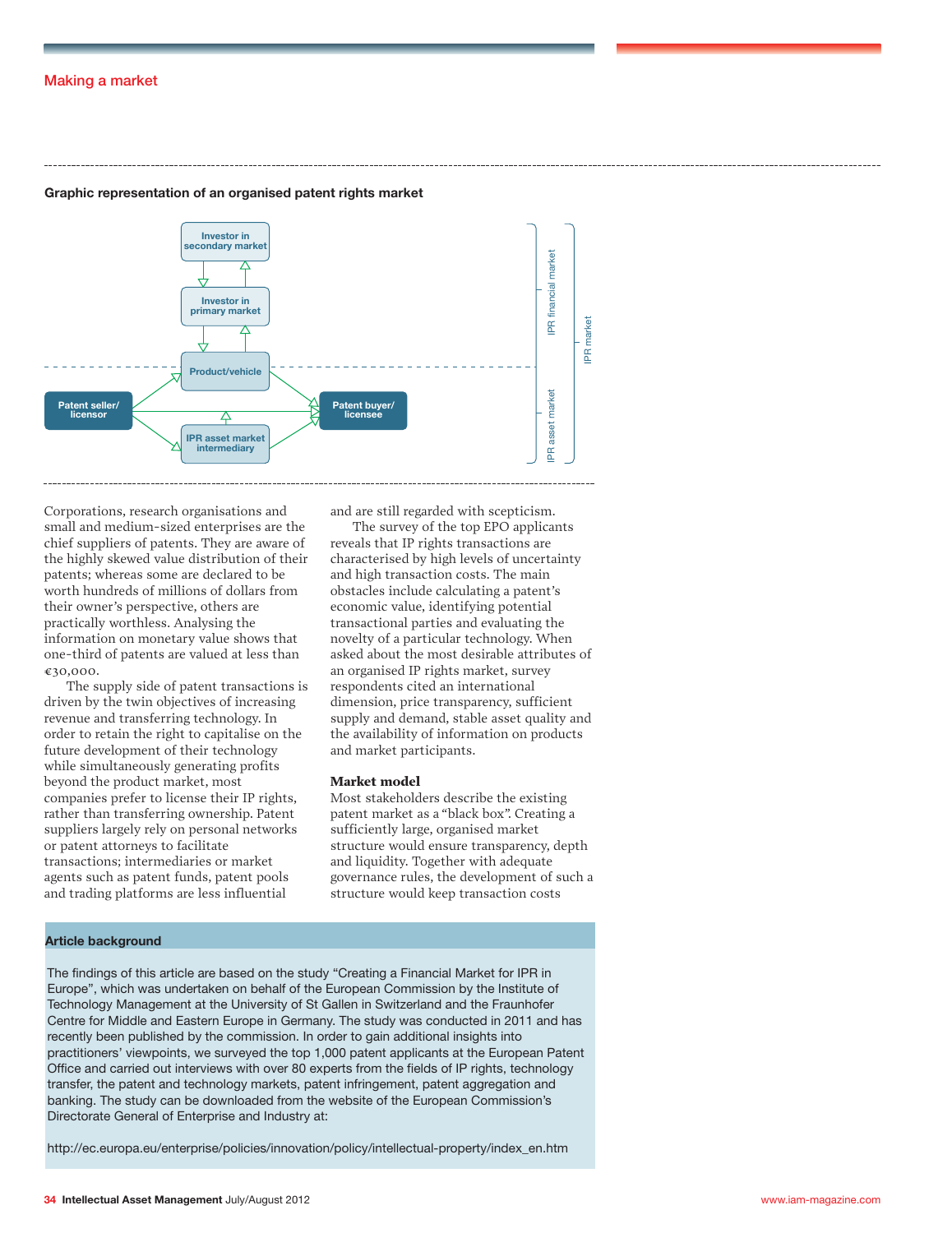#### **The emergence of IP-based financial products**

| <b>Vehicle</b>         |              | <b>Examples</b>                                                             | <b>Main funding</b><br>market level | <b>Technology suitability</b><br>(early-stage or mature) |
|------------------------|--------------|-----------------------------------------------------------------------------|-------------------------------------|----------------------------------------------------------|
| <b>Private</b>         | Equity-based | Patent funds<br>(eg, Patent Select   & II<br>and Patent Invest 1, Germany)  | Financial market                    | <b>Both</b>                                              |
|                        | Debt-based   | Patent securitisation<br>(eg. Yale University, United States)               | <b>Financial market</b>             | Mature                                                   |
| <b>Public-private</b>  |              | Public funds<br>(eg, LSIP, Japan and Intellectual<br>Property Bank, Taiwan) | Financial market                    | <b>Both</b><br>(especially early-stage)                  |
| <b>Commoditisation</b> |              | <b>IPXI's Unit Licence Rights</b>                                           | Financial and<br>asset market       | <b>Both</b>                                              |

reasonably low and asset pricing efficient.

An organised IP rights market can be seen as a tool that would create economic value by allocating knowledge in a way that maximises wealth. What drives this process is the motivation to make knowledge broadly accessible to other economic participants in exchange for financial benefit. At present, a lack of market transparency prevents rights holders from taking advantage of opportunities to monetise their knowledge. Trading IP rights on a European market that attracted global players would increase participants' visibility and competitiveness; it would offer enhanced sales potential to a large pool of potential acquirers and access to rights from a broad range of providers. Facilitating the sale of IP rights would increase the efficiency and commercial orientation of research efforts throughout Europe. This would boost growth in innovation-intensive sectors of the economy, to the benefit of society as a whole.

An organised IP rights market must differentiate between the asset market (where IP rights are traded) and the financial market (where investors can invest in IP rights). These two markets are the model's basic components. This structure follows classic financial market concepts; at its core, it proposes an organised asset market that is connected to the financial market by financial products or special vehicles.

#### **Asset market**

The European asset market for patents is characterised by a relatively low level of homogeneity. This is a function of certain characteristics of patents, such as their

dependence on context and the additional tacit knowledge required for their successful application. Every patent is unique and non-interchangeable. Moreover, the asset market lacks a generally accepted valuation method and is highly fragmented.

The organised market aims to address these inefficiencies and lay the foundations for the broad, financially driven capitalisation of innovation. In many cases, knowledge is tacit because it is bound to particular people or organisations. Extracting that knowledge can be costly. In fact, profitability is fundamentally connected to the extraction of this tacit element. An organised market would provide a financial incentive to make such knowledge explicit. Following the general principle of efficient allocation within markets, knowledge would likely be distributed to those participants that can derive the greatest economic benefit from it, since they would probably be willing to pay the highest price.

When patent vendors or licensors transfer their IP rights to patent acquirers or licensees for financial consideration, they do so either directly or indirectly. In the latter case, vendors and acquirers utilise the specialist know-how of intermediaries. The value of these intermediaries lies in identifying transactional partners and providing services such as portfolio management and valuation know-how.

#### **Financial market**

The financial side of the IP rights market directly connects capital to innovation, thus promoting research activity and incentivising companies and research institutions to develop inventions. This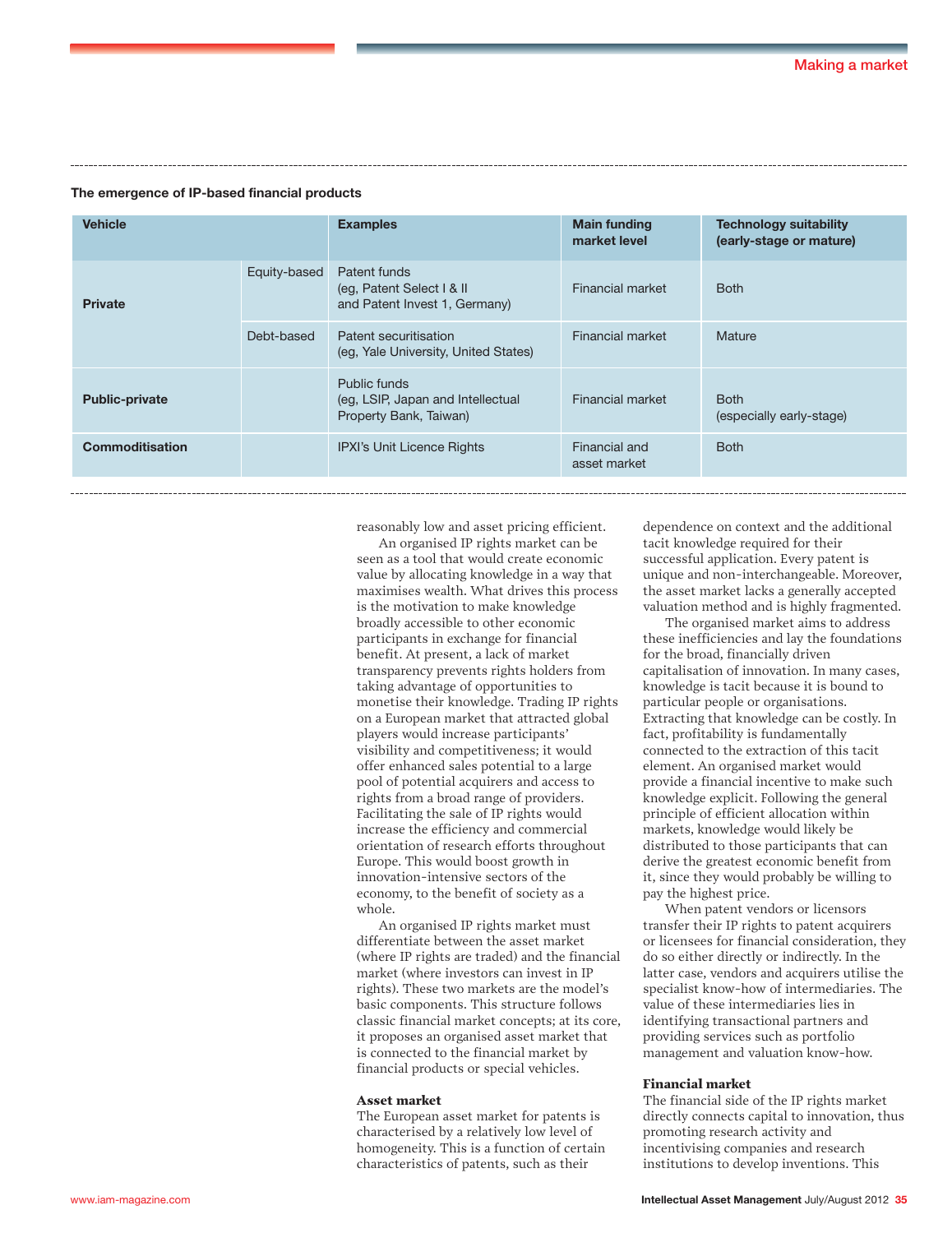#### **Value structure of patent portfolio**



effect could narrow the funding gap between the research stage and the development of prototypes.

In the financial market, vehicles are used to create financial products based on IP rights. The primary market is created when such vehicles issue shares, bonds or hybrids. A secondary market is established as soon as these financial products can be traded between investors. Again, the proposed structure is derived from classic financial markets.

Thus, the market provides for liquidity and homogeneity of assets and resolves the issue of uncertain valuation. It provides easy-to-understand products, cash-flow predictability and an organised structure (preferably based on an electronic platform), enabling financial products based on IP rights to be traded on a large scale.

#### **Financial products**

Financial products connect the financial and asset markets, and their characteristics strongly influence the trade in IP rights. They can be divided into private vehicles,

public-private vehicles and commoditisation vehicles.

Private vehicles are financial instruments that are funded by private sector investors. Such vehicles are located at the crossroads of the financial and asset markets for IP rights, linking financially motivated investors to patents. Private vehicles can be divided into two types.

Equity instruments represent a residual interest in the issuer's net asset - for example, an ordinary share of a company's common stock or a claim on a fund's assets and returns. Investors can sell their shares to other investors on a secondary market. Equity-based vehicles may relate to earlystage or mature technologies, depending on the investors' risk/return profile.

Debt-based (or liability) instruments require the issuer to deliver a financial asset to the owner - examples include bonds and asset-backed securitisation vehicles. Debtbased vehicles tend to be more appropriate for technologies that already generate stable revenue, as this is a common characteristic of debt-based financial products in other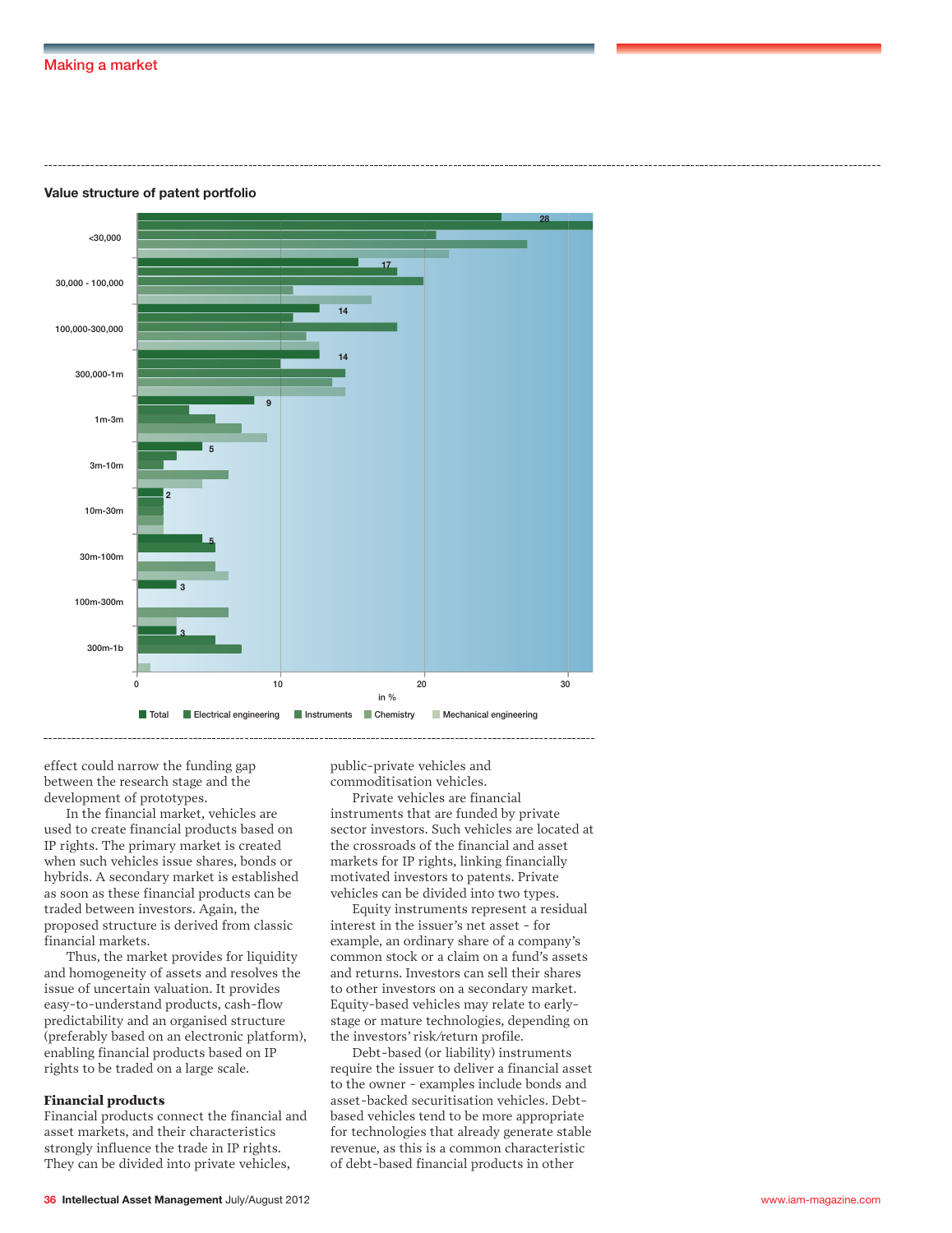

#### **Barriers to patent transactions**

asset classes. In contrast to an equity-based vehicle, investors in a debt-based vehicle do not own shares in it.

In both models, investors interact only with the vehicle itself. The vehicle buys, sells or licenses patents with the money provided by investors, in exchange for a return based on the cash flow generated by IP rights.

Public-private vehicles are financial instruments that are fully or partly funded by public money. They may be structured as financial products that can be traded on an IP rights financial market (as may private vehicles). Whereas private vehicles primarily serve the aims of investors, public-private vehicles may add further value by fostering early-stage commercialisation of technology or retaining freedom to operate for domestic companies in global markets.

Commoditisation vehicles are intended to facilitate the continuous trading of IP rights assets, such as licences. IPX International serves as an example of the

continuous trading exchange model. Licensing contracts are traded like financial products: the purchase of one licensing contract effectively grants the holder the production of one unit. The commoditisation vehicle's main benefit is its potential to enhance liquidity in the organised IP rights market by transferring asset market transactions into the sphere of financial market transactions.

#### **Challenges in establishing the market**

Several challenges must be overcome before an organised IP rights market can be established. The market's governance structure must address these challenges on a European policy level. A European position is also needed on issues such as access and contributions, taxation and market location.

Access to IP rights is becoming an increasingly crucial factor in global competition. The United States, China, South Korea and other countries have already acknowledged this trend by creating